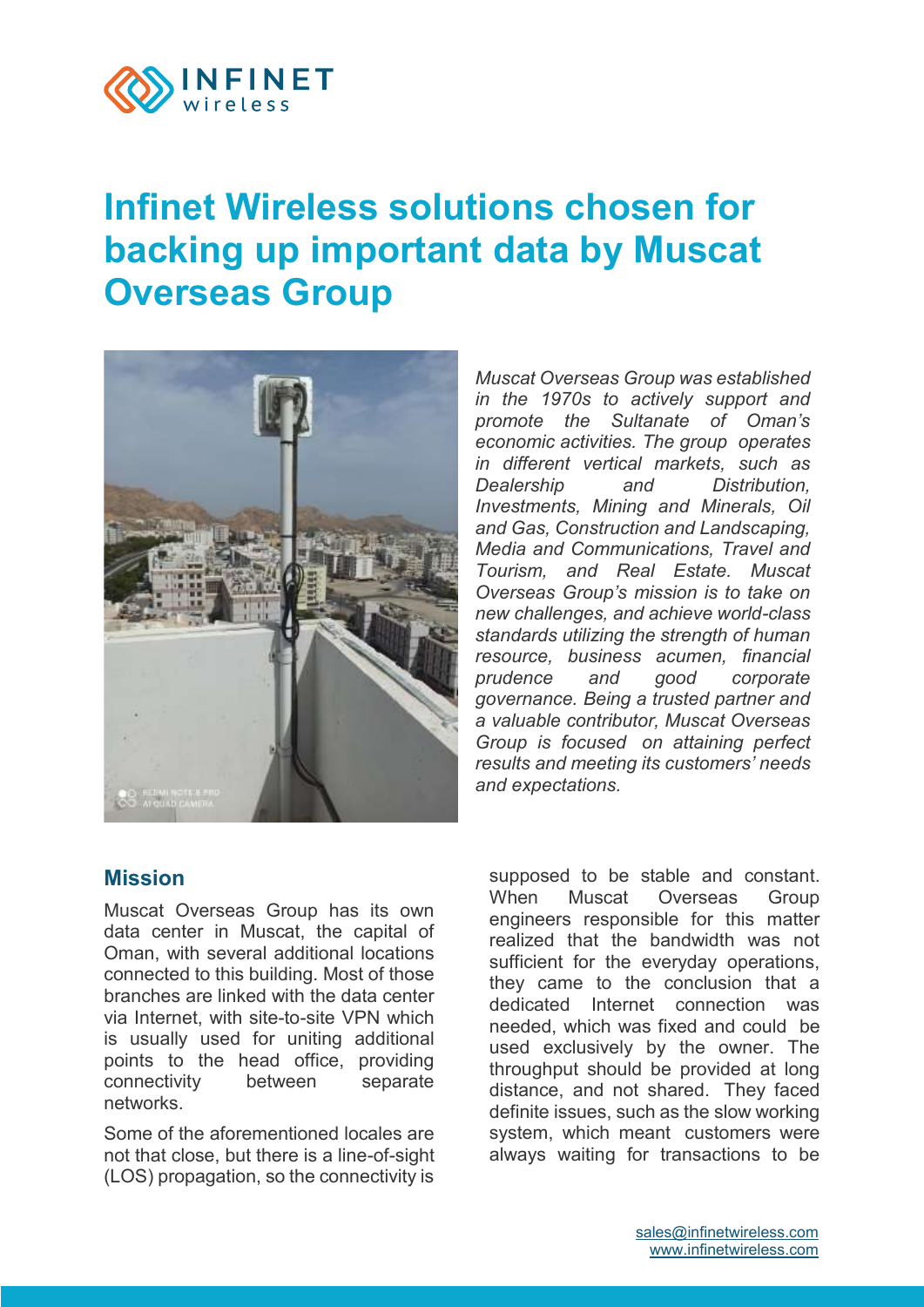performed faster, which of course required a reliable system.

## **Solution**

Muscat Overseas Group specialists asked their trusted partner HTC, with whom the client had quite a long history of cooperation, for advice. Previously the group had utilized laser-based solutions which are pricey and, compared to modern products, have less flexibility. Infinet Wireless solutions on the other hand are cost-effective and provide better bandwidth compared to competitors, for a reasonable price.

The solution was InfinLINK XG, a new generation system for crucial tasks. It was chosen to connect one of the offices to the data center in line-of-sight conditions. The plan was to replicate and back up a large quantity of data - all the documents had to be provided to the data center in real time. To achieve this, another high-priced special solution could have been implemented but it appeared that Infinet Wireless products would be a perfect fit. Importantly, no one could wait and so the solution needed to be implemented in real time.

The installation was completed in just one day to Muscat Overseas Group's great surprise. Generally everyone involved had had everyday issues with cables and settings, whereas Infinet Wireless solutions were easily deployed. The only small issue was the internal routing of data transferred. As Muscat Overseas Group specialists did it for the first time after switching to wireless products from cable solutions, it took a little longer. They chose to dedicate some time to finetune the software later, and the link was up and running within a few hours. Moreover, the Muscat Overseas Group engineers did everything themselves, without needing to consult the Infinet Wireless' support team. As **Mr. Nishad K A** from Muscat

Overseas Group, being a technical specialist himself, explained, "*Infinet Wireless solutions are easy to configure, so they didn't need to escalate the process and contact company's representatives."*

# **Benefits**

After starting deploying two links with four InfinLINK XG units, Muscat Overseas Group professionals noticed visible improvements, such as follows:

user experience was improved, as previously they had been some lagging because of the limited connectivity, which completely changed after the implementation of Infinet Wireless solutions;

They managed to do a back-up (replication) of data and, although it happened a little later, the gap was minimal.

After having Infinet Wireless solutions deployed and observing its operation for some time, the client saw all the benefits. First and foremost, Infinet solutions are very simple to implement; this is the most crucial advantage they noticed at Muscat Overseas Group. What is more, they also require very little effort to maintain. One may always change the hardware, and all that is needed to adapt it to the specific location.

Muscat Overseas Group professionals plan on extending LAN connection and subsequently, data transmission. As at the moment they have two locations connected, which they decided to divide by functionality, using one of them for regular LAN access, and another for storing data important for the business.

Although currently they have only two sites with the line-of-sight propagation, Muscat Overseas Group plans to implement Infinet Wireless solutions into other exciting projects.